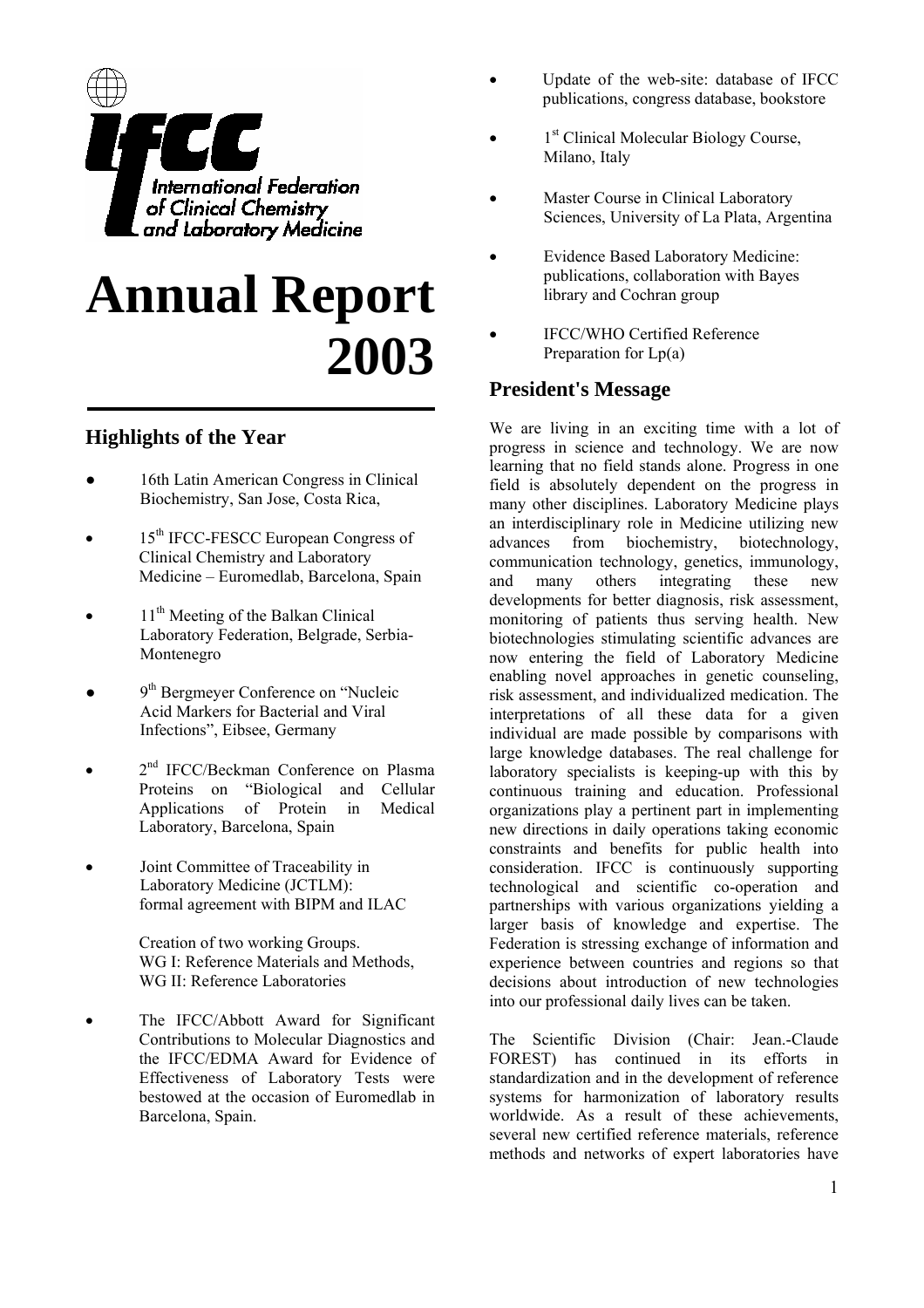been established. Several of these activities are conducted in collaboration with international/ regional organizations (BIPM, IRMM, ISO, ISTH, IUPAC, NCCLS, WHO etc.). IFCC stressed the need for a global initiative for traceability in Laboratory Medicine, since we are confident that following this concept laboratory tests results can be harmonized globally, analytical errors reduced thus making interpretation easier for clinicians. A collaboration agreement with BIPM/CCQM and ILAC for co-operation and collaboration in the new Joint Committee of Traceability in Laboratory Medicine (JCTLM) was signed. Under the umbrella of the JCTLM two Working Groups for professionals, metrologists and experts from IVD industry (WG I: Reference Materials and Methods, WG II: Reference Laboratories) have been created and started their work in 2003. On basis of metrological based rules a list of materials and methods useful for establishment of traceability is in progress and will be published early in 2004. Thus the IVD industry will be able to fulfill the requirements set out in the European Directive. The special and close working relationships with IRMM, and NCCLS resulted in further joint projects. With IRMM the efforts for standardization of enzyme measurements, protein measurements and genetic testing continued. Projects on determination of limits of detection and limits of quantification, metrological traceability and its implementation, and analysis of body fluids in Clinical Chemistry were initiated in collaboration with NCCLS. Due to the expertise within the Scientific Division, others consider the IFCC as the global partner in Clinical Chemistry and Laboratory Medicine.

The Education and Management Division (Chair. G. SANDERS) succeeded in continuous education in the field by running a  $2<sup>nd</sup>$  edition of the master course in close collaboration with the University of La Plata. The Visiting Lecture Programme has been very active in Latin America and the Asian Pacific Region. The 1<sup>st</sup> Clinical Molecular Biology Course based on a template developed by the Committee on Clinical Molecular Biology Curriculum was successfully held in Milan. It is the intention to continue with this course and to expand it also to other regions. Training and implementation of quality assurance in Latin America continued. The Committee on Evidence Based Laboratory Medicine established a close working relationship with the Bayes Library and the IFCC Global Campaign on Diabetes. Working Groups on Educational Material and on Distant Learning utilizing the facilities of the IFCC web site started their activities. With this kind of project it should be possible to bring knowledge to the individual members of IFCC member societies at low cost.

The Congress and Conference Division (Chair: L. VIINIKKA) oversees the organization of IFCC sponsored and auspiced congresses and conferences. The highlight from scientific and social point of this year was the extremely successful EUROMEDLAB 2003 in Barcelona. Our Spanish colleagues were able to organize this IFCC/FESCC congress most efficiently. The  $9<sup>th</sup>$ Bergmeyer Conference on "Nucleic Acid Markers for Bacterial and Viral Infections in Intensive Care and Immunocompromised Patients" brought together experts in this very special field. This conference is considered as a forum of experts reviewing a specialized area and setting trends for further IFCC activities.

The Communication and Publications Division (Chair: B. GOUGET) is responsible for the visibility and promotion of IFCC by the production of monographies, conference proceedings, the handbook, printed PR materials, submission of recommendations/documents to scientific journals, electronic publication the News and the IFCC Journal, and finally organizing the IFCC web site, the IFCC portal to the world. All these ongoing activities are only possible by a team of dedicated and enthusiastic colleagues.

All this and more as described in more detail below is conducted by engaged volunteers spending time and infrastructure from their respective institutions. It is only possible because of a team spirit and friendship between the officers supported by an efficient Office and financially sponsored by the Member Societies and the Corporate Members. The annual report might be the right forum to thank all those contributing to the growing of the Federation.

We all know that new developments thrive best in a harmonious environment when investigators can readily form multinational collaborations. This kind of progress is best made when researchers are enjoying the fruits of prosperity associated with conditions of international stability and peace. I deeply believe that international organizations like the IFCC create this spirit and facilitate the mutual understanding and collaboration beyond cultural and geographic barriers.

Mathias M. Müller President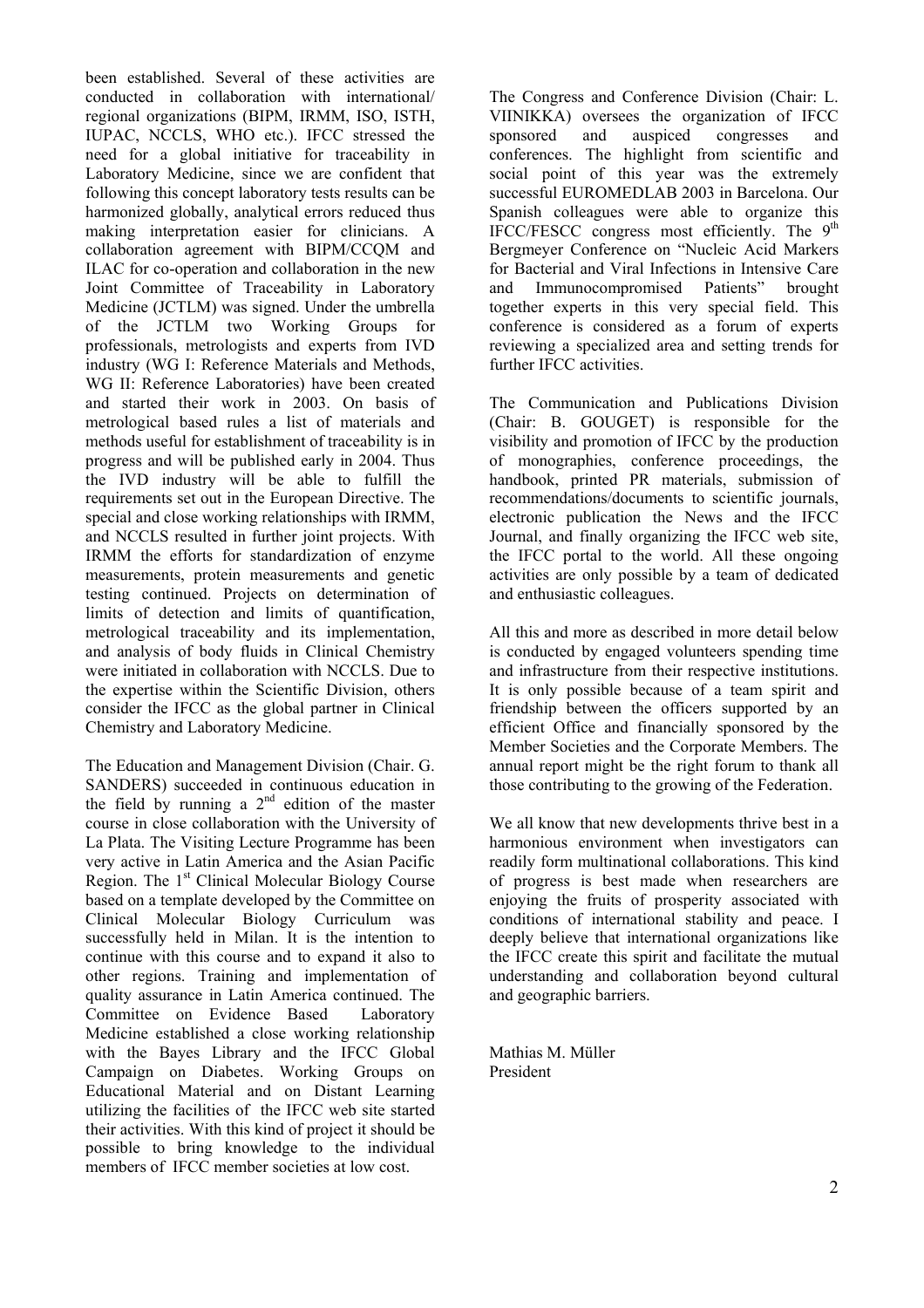# **Executive Board (EB)**

In 2003, the EB met in Vienna, Barcelona and Milan. The meeting in Vienna had originally been scheduled for Damascus but had to be changed due to the possibility of conflict in Iraq. The meeting in Barcelona was held prior to 15th IFCC-FESCC European Congress of Clinical Chemistry and Laboratory Medicine and the final meeting at the IFCC Office.

The meeting in Vienna was the first since the election of the new Executive Board which took place at the Council meeting during the  $18<sup>th</sup>$ International Congress of Clinical Chemistry and Laboratory Medicine held in Kyoto in October, 2002. The President paid tribute to the contribution of former EB members, Dr Rosa Sierra Amor, Prof Paolo Mocarelli and Dr Ghassan Shannan.

A major point of discussion were the rules governing Affiliate and Full Membership. The EB is very aware that there are many professionals working in Laboratory Medicine who do not belong to the Society which is the IFCC Full member. The current Rules only allow one Full Member from each country and the EB feels that a new category of Associate Members needs to be considered. It was decided that a white paper to be discussed at the General Conference will be prepared. Some of the points to be considered are:

- Changing the name of the Federation to the International Federation of Clinical Chemistry and Laboratory Medicine challenges the IFCC to think more about the clinical as well as the scientific aspects of our profession. It also raises questions as to how we relate with other national and international organizations. In addition, now that we are 50 years old, it may be that we have to face up to the challenge that in some countries there may need to be more than one society which has input into IFCC and/or it may be that we currently do not have the correct professional society as the IFCC national society.
	- The IFCC needs to define the characteristics of an IFCC member society. For example, they should be active in all issues relevant for the measurements (including standardisation), for preanalytics, for post-analytics (including interpretation and clinical consulting), quality assurance and proficiency testing, total education in Clinical Chemistry and

Laboratory Medicine and, active in disseminating scientific and educational material.

- If there is more than one society from any country which holds membership in IFCC, is it appropriate (or even workable) to state that the country still has only one vote in IFCC matters and it is the responsibility of those several societies within that country to decide how the vote will be cast?
- If a new society emerges in any country which appears to meet the criteria better than the existing IFCC national society, is the Executive Board prepared to take to Council a recommendation that the existing National Society should be expelled and the new one accepted (assuming the new one wants to be considered as the new IFCC National Society)?
- The IFCC has been very fortunate in avoiding physician-scientist rivalries, which have been a source of problem in many national and international organizations. If the IFCC is going to pay more attention to Laboratory Medicine, then it will become more involved in clinical issues. What steps should it take to ensure that it avoids the creation of scientist/clinician rivalries?
- If it is not possible to move beyond one voting society, what type of membership category can be created that will allow IFCC to interact with more clinical (and hence more medical) organizations in different countries to fully extend its mandate into Laboratory Medicine? What category of membership and with what benefits, responsibilities and costs, could be created and would be of interest to those clinical societies?

The other major task undertaken at the meeting was to review the Statutes and Rules. These were updated to include Laboratory Medicine and preparations made for the changes to be put to the Members by Ballot. The IFCC Members endorsed the changes by postal ballot which was held in the second half of the year.

The main points of discussion at the EB meeting in Barcelona were the IFCC finances, Office restructuring and planning for the IFCC General Conference for May, 2004.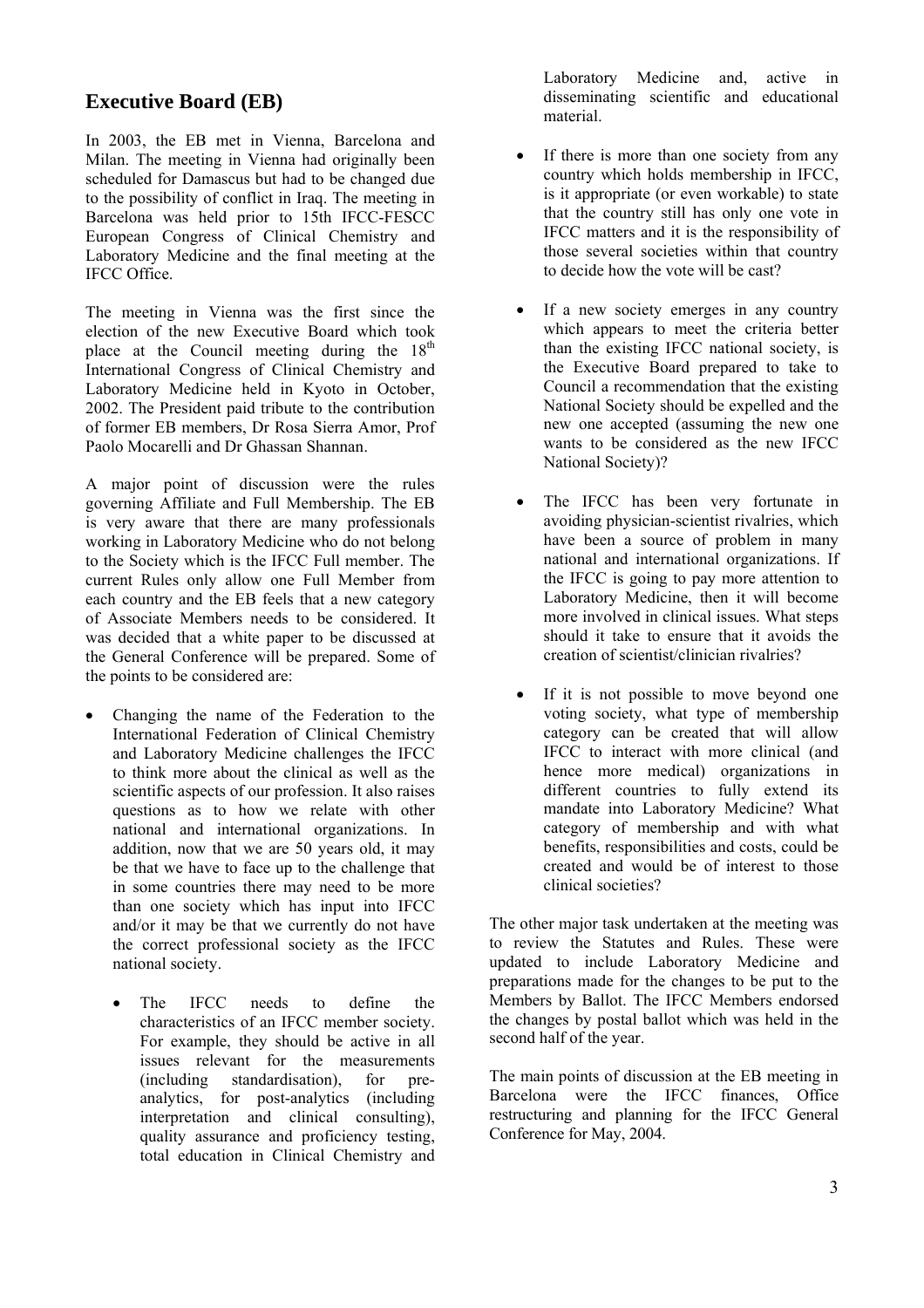Some developments in Europe were discussed. In Germany, the two previous societies have formed the United Germany Society of Clinical Chemistry and Laboratory Medicine (DGKL) which will now be the IFCC member. A meeting was also held during the Barcelona Congress between members of the Portuguese association and IFCC Officers at which it was learnt that agreement had been reached to form an umbrella organization which would act as the link to IFCC. A draft constitution had been drawn up and negotiations were underway to get official recognition of this new Society. Further to this meeting, an application for IFCC membership was received in August and after a vote of the IFCC National Members, the Sociedade Portuguesa de Quimica Clinica became the new IFCC Member for Portugal.

The IFCC Office restructure was approved with Ms Lisa Ionescu being officially appointed as IFCC Office Manager, responsible for the quality and running of the office and Ms Raffaella Infanti appointed to the vacant full time position.

The final EB meeting for 2002 was held in the IFCC Office in Milan. Traditionally, the final meeting of the year is a review and budget-planning meeting and for part of the meeting, the EB was joined by the Chairs of Divisions who reviewed the previous year's activities and presented their draft budgets.

There was a comprehensive report from COLABIOCLI in which it was pointed out that accreditation is an issue in the region. The IFCC accepts ISO 15189 as the standard all laboratories should be aiming at. The EMD was requested to prepare an IFCC position statement on the implementation of ISO 15189 accepting that this is a gradual process with countries starting at different levels. This statement should include that any accrediting body should consult with the appropriate professional societies on how to implement the standard locally.

During the EB meeting, affiliate membership was granted to Sociedade Brasileira de Patologia Clinica Medicina Laboratorial (Brazilian Society of Clinical Pathology/Laboratory Medicine) (SBPC).

A major part of the meeting was taken up with reviewing the IFCC Strategic Plan. All points were discussed at length and appropriate changes made. It was generally concluded from this review that the IFCC has been successful in implementing many of the points in the Strategic Plan. The updated plan will be available for discussion at the General **Conference** 

In 2003, Prof Wieland Hölzel resigned as Corporate Representative from the EB. Dr. Bernard Gouget finished his  $2<sup>nd</sup>$  term as chair of the CPD. During the EB Meeting in Milan the President acknowledged the contribution of both officers to the IFCC during their service.

#### *Professional Scientific Exchange Program*

The twinning program between two laboratories in different countries was founded so that young colleagues could participate in visits abroad. A total of 3 scholarships were granted in 2003. The recipients came from Costa Rica, France and Spain. They received training in Denmark and the Unites States of America. Their training was for bacteriology, biostatistics and mass-spectrometry.

The EB considers this program important for our young scientists and their future in the profession. As an example of the positive impact on the career of IFCC scholars it is mentioned that Monica Revello from Uruguay received recently her Ph.D. on basis of her research done during a visit abroad. National Societies are encouraged to promote the program and to submit applications.

# **Treasurer's Report**

The Treasurer presented a comprehensive report on the finances and the changes that have been made to the way these are being administered. Many of the daily functions have been given to the office. The EB was also informed that according to Swiss law, financial documents have to be kept for 10 years

The year 2003 was a very successful year financially for IFCC. This was largely due to the income from two important meetings. The ICCC Congress, which was held in October 2002 in Kyoto, and the Euro Med Lab Congress, which was held in Barcelona in June 2003. The other major sources of income were from Member and Corporate Member dues. Both of these saw an increase in income from 2002. Our net income for 2003 was CHF 882'585.00. Corporate Member dues increased by 111'056.00. We have been very pleased to support 8 young scientists to visit other laboratories and conferences to learn new scientific approaches.

In 2003 several changes in the financial accounting were introduced.. We set up a new and clear filing system, where records are readily available. Together with up-dated guidelines for reimbursement of travel expenses a new claims form which can be filled in on the computer, was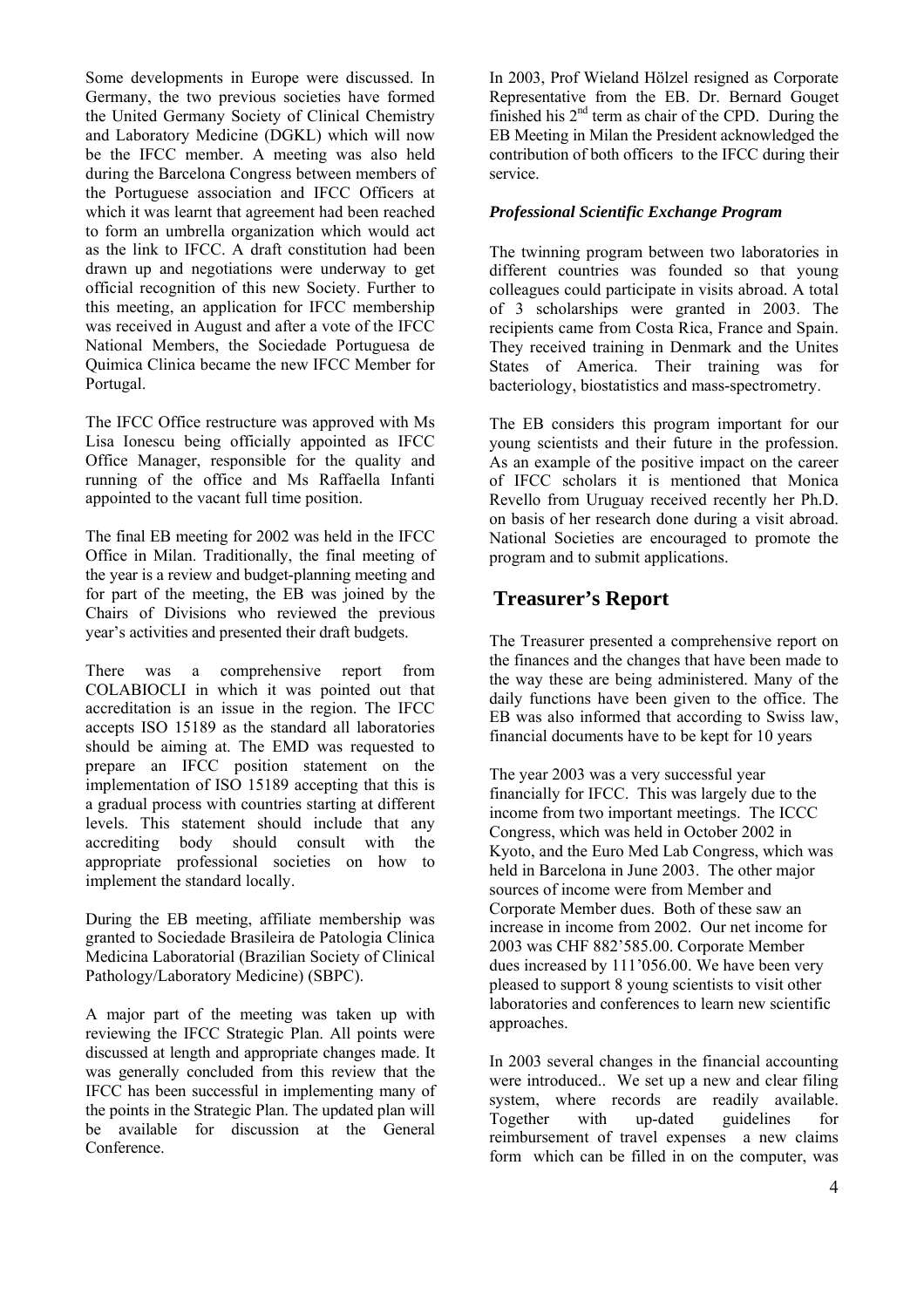developed. The turnaround in expense claims has subsequently improved. Perhaps the most important change we introduced was to use the IFCC office for bookkeeping. The help of the Office Manager, Lisa Ionescu, has been invaluable. Our major expenses for 2003, as in all years, have been in supporting our major Divisions: Conference & Congress Division, Communications and Publications Division, Education and Management

Division and the Scientific Division. Other expenses include the support of Special Projects, the Executive Board and the Treasurer's office. The year 2004 will be a challenging one financially, since no major income from meetings are anticipated and all activities and projects will continue.

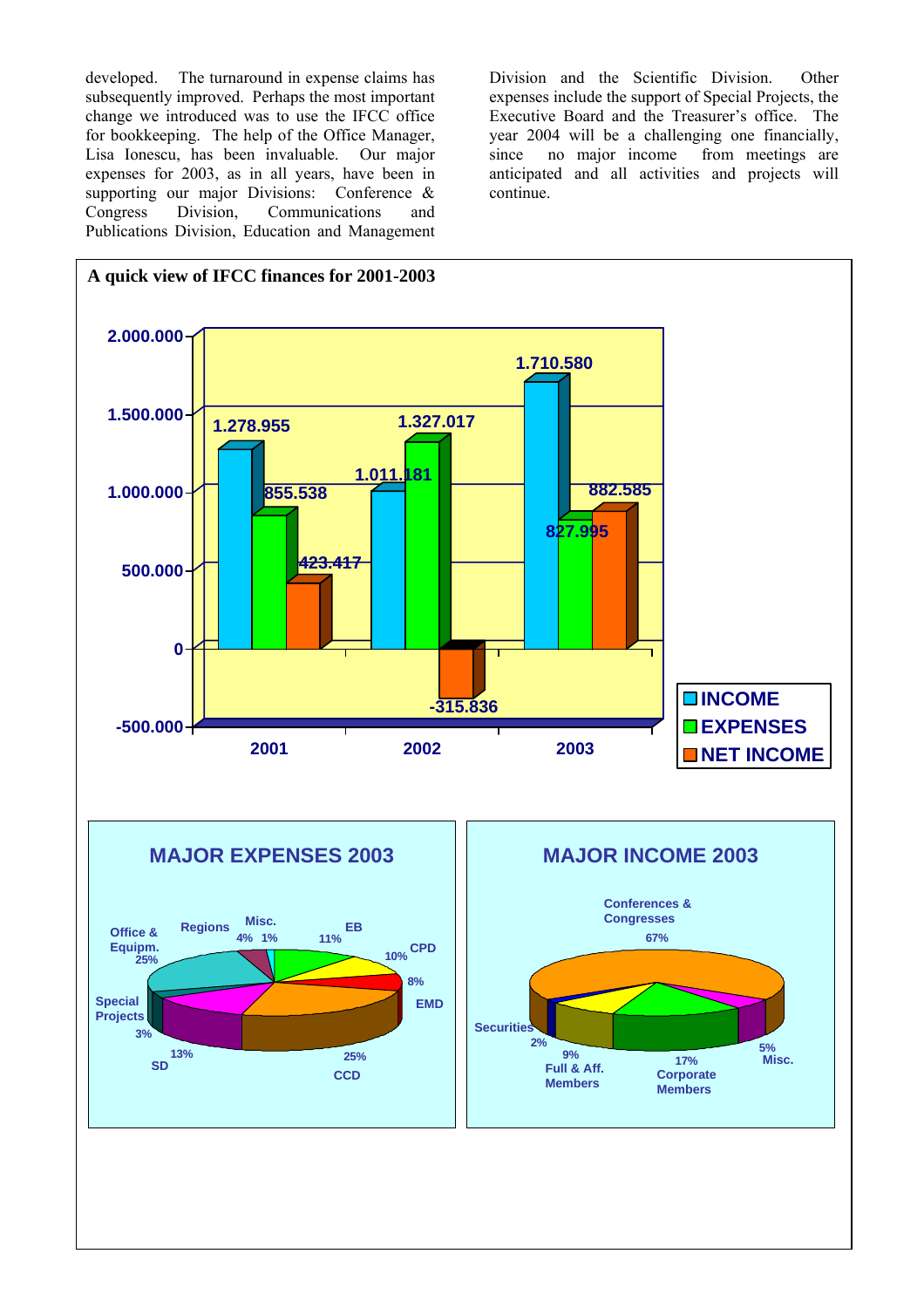# **Awards Committee**

The following 2003 IFCC awards were presented at the 2003 15th IFCC-FESCC European Congress of Clinical Chemistry and Laboratory Medicine in Barcelona, Spain.

#### **2003 IFCC/Abbott Award For Significant Contributions To Molecular Diagnostics**

This award honours an individual or individuals who have made unique contributions to the promotion and understanding of Molecular Biology and its application in Clinical Chemistry and Laboratory Medicine throughout the world. The corecipients of the 2003 award were **Professor Rogier Maria Bertina** from the Hemostasis and Thrombosis Research Center, Leiden University Medical Center, the Netherlands and **Professor Pieter Hendrik Reitsma,** Academisch Medisch Centrum, Afd. Experimentele Inwendige Geneeskunde, The Netherlands. Professors Bertina and Reitsma together are responsible for the original study and publication of the factor V Leiden mutation considered to be one of the most important risk factor for thrombo-embolic disease.

**2003 IFCC/EDMA Award for Evidence of Effectiveness of Laboratory Tests**. The winner of the 2003 award was the Italian team of **Maria Giovanna Colombo**, Umberto Paradossi, Maria Grazia Andreassi, Nicoletta Botto, Samantha Manfredi, Serena Masetti, Andrea Biagini, Aldo Clerico from the CNR Institute of Clinical Physiology and G. Pasquinucci Hospitalin Massa, Italy for their paper entitled "Endothelial Nitric Oxide Synthase Gene Polymorphisms and Risk of Coronary Artery Disease" that was published in *Clinical Chemistry* 2003; 49: 389-395. Dr Colombo received the award and a cheque for ECU 7.500 at the Awards Ceremony of the Barcelona Euromedlab Congress and presented the paper in the IFCC/EDMA symposium.

# **Communication and Publications Division (CPD)**

The Executive Committee of the Communication and Publications Division for 2003 consisted of Bernard Gouget, Chair (FR), Andrew Wootton,

Vice-Chair, (AU), Peter Lehmann, Editor of Documents (US), David Williams, Editor-in-chief for eJIFCC (the electronic journal of IFCC) (UK), Ellis Jacobs, News Editor (US), and Craig Webster, Webmaster (UK). Some members were assisted by Working Groups on the eJIFCC- a true editorial group, the web site, and for IFCC news. A Working Group for Ibero-American nomenclature and translations was chaired by Xavier Fuentes Arderiu (SP). Assisting and guiding the Division were Corporate Member representative Heiko Zievogel (DE), and Executive Board liaison Christopher W K Lam (HK).

During the year an Editorial Board for eJIFCC serving also s as the WG-eJIFCC was formed. This group is chaired by W. Williams, UK.

The other significant activity was the redesign of the Website based on feedback obtained at the International Congress (Kyoto, October 2002) and the Euromedlab (Barcelona, June 2003). This has made it more easily navigated. For continuous update of the web-site Claudio Carnevali was added as a part-time professional to the office staff in Milan. Currently average daily sessions (times a new user visits) to the web site are 1100 (over 30,000 per month). This represents a doubling of daily visits since September 2000.

The top five visited locations are: Home page Search engine Document database July/August News Rincon Ibero-Americano (RIA)

During 2003 new publications were added to the IFCC database for documents and recommendations which developed to a valuable source for visitors of the web.

There had been 2 business-meetings with Walther de Gruyter publisher. The collaboration agreement between IFCC and Walter de Gruyter publisher had been updated. Part of this agreement is also the fact that representatives of the IFCC members receive free electronic access to the CCLM, the main scientific journal for IFCC recommendations.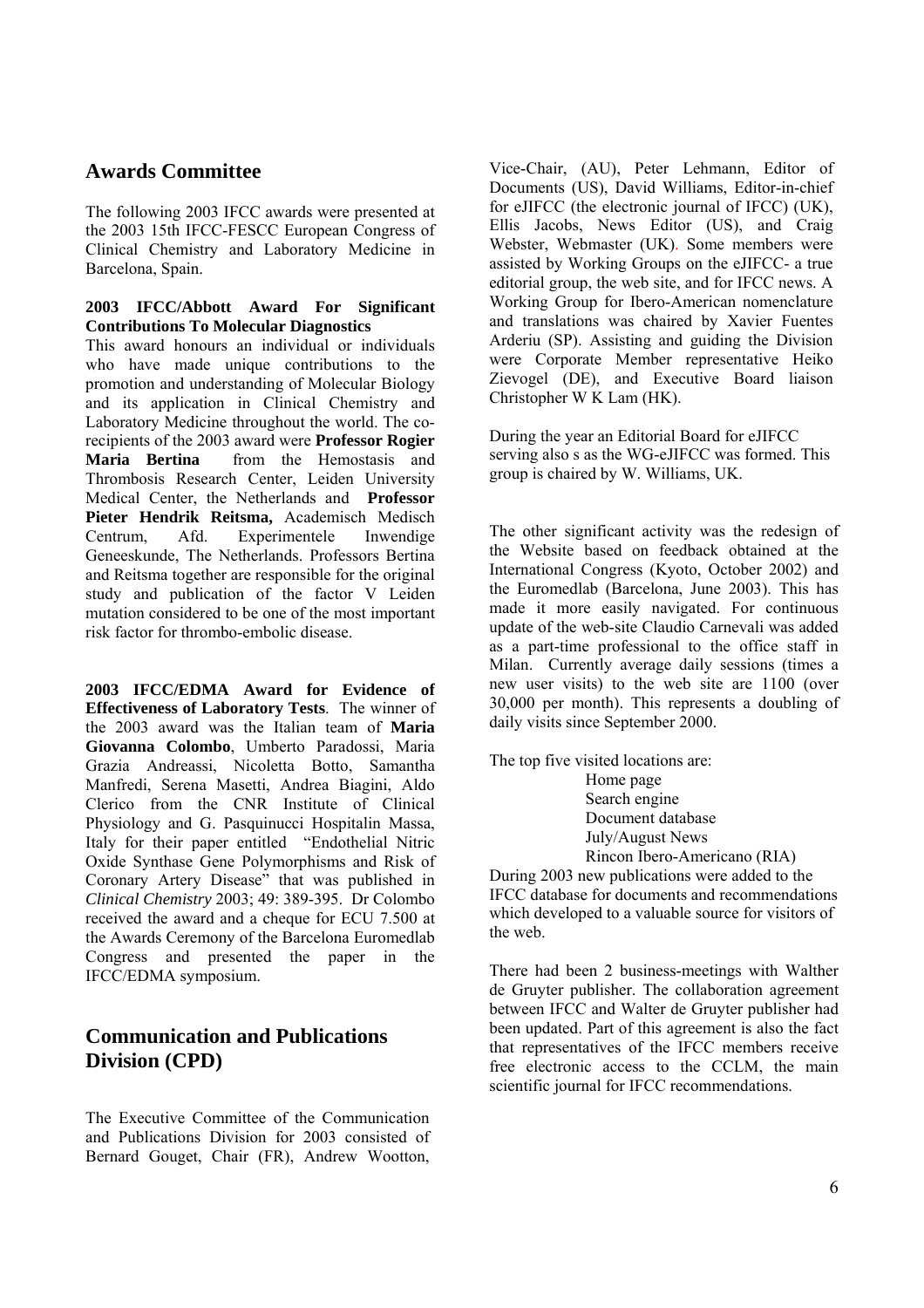# **Congress and Conference Division (CCD)**

# *International Congresses of Clinical Chemistry and Laboratory Medicine*

The next International Congress of Clinical Chemistry (ICCC) will be held in Orlando, U.S.A., July 24-28, 2005. It will be the joint meeting of the 19<sup>th</sup> ICCCLM and the 2005 Annual Meeting of the American Association for Clinical Chemistry. The role of CCD during 2003 has been to promote proposals for IFCC symposia.

The 20<sup>th</sup> ICCCLM will be held in Fortaleza, Brasil, October 6-10, 2008. The main working bodies of the congress have been established. Emmezeta Congressi will help in arranging the exhibition.

## *Regional Congresses*

There are four regions within IFCC and each of organises its own Regional Congresses of Clinical Chemistry and Laboratory Medicine (RCCCLM). There were two RCCCLMs during 2003. The Central and South American Region (COLABIOCLI) held its RCCCLM, the 16th Latin American Congress in Clinical Biochemistry, in San Jose, Costa Rica, April 30 to May 2. Delegates from eighteen countries from the Latin America region were present. For the first time at a COLABIOCLI RCCCLM, the IFCC CPD gave two awards to the best young scientist's presentation. The next COLABIOCLI RCCCLM will be held in Asuncion, Paraguay in April 2006.

The European RCCCLM, the 15<sup>th</sup> IFCC-FESCC European Congress of Clinical Chemistry and Laboratory Medicine, Euromedlab, was the most prominent congress event during 2003. It was held in Barcelona, Spain, June 1-5. The grand total of participants was 4907 from 73 different countries. Due to high number of delegates and the outsold exhibition space, the congress was also an economical success. From the perspective of CCD, this congress formed a model for future on how to plan, organise and promote a scientific congress on laboratory medicine. The next Euromedlab will be in Glasgow, Scotland, May 8-12, 2005. Its theme is "Focus on the Patient". The organising committee is chaired by Graham Beastall, the former chairman of CCD. In 2007, Euromedlab will be celebrated in

Amsterdam, The Netherlands.

The other regions will have their RCCCLMs during 2004. The 10th Arab Congress of Clinical Biology will be held in Monastir, Tunis, May 17-21. Many IFCC activists are supposed to participate the congress, since the IFCC General Conference will be immediately before it in Sousse, Tunis. The theme of the  $10<sup>th</sup>$  Asian Pacific Congress of Clinical Biochemistry, to be held in Perth, Western Australia, 18-23 September, is "Towards Better Health: prediction, diagnosis and monitoring". Eighteen symposia will form the skeleton of the scientific program. The  $11<sup>th</sup>$  Asian Pacific RCCCLM is scheduled in Beijing, China, in 2007.

#### *IFCC General Conference*

The IFCC office has taken care of organising the IFCC General Conference, which will be held May 14-17, 2004, in Sousse, Tunis, as a satellite meeting of the 10th Arab Congress of Clinical Biology.

## *IFCC Specialist Congresses*

The 9<sup>th</sup> Bergmeyer Conference with theme "Nucleic" Acid Markers for Bacterial and Viral Infections in Intensive Care and Immunocompromised Patients" was held in Eibsee, Germany March 24-26 and Beckman Coulter Protein Conference 2003 "Biological and Cellular Applications of Protein in Medical Laboratory" as a satellite meeting of European RCCCLM, May 30-31, in Barcelona, Spain. Josefina Mora will continue as CCD representative in the steering group of Beckman Coulter Protein Conferences. Istvan Vermes was nominated to the steering committee Bergmeyer **Conferences** 

## *IFCC Auspices*

CCD awards IFCC Auspices to high quality conferences in the area of clinical chemistry and laboratory medicine. This arrangement is mutually beneficial. It enables IFCC to promote congresses of interest to its members and strengthens IFCC imago as supporter of high level laboratory science. The organisers of congresses get lots of publicity through the information channels of IFCC. During 2003 IFCC Auspices awarded to eight conferences.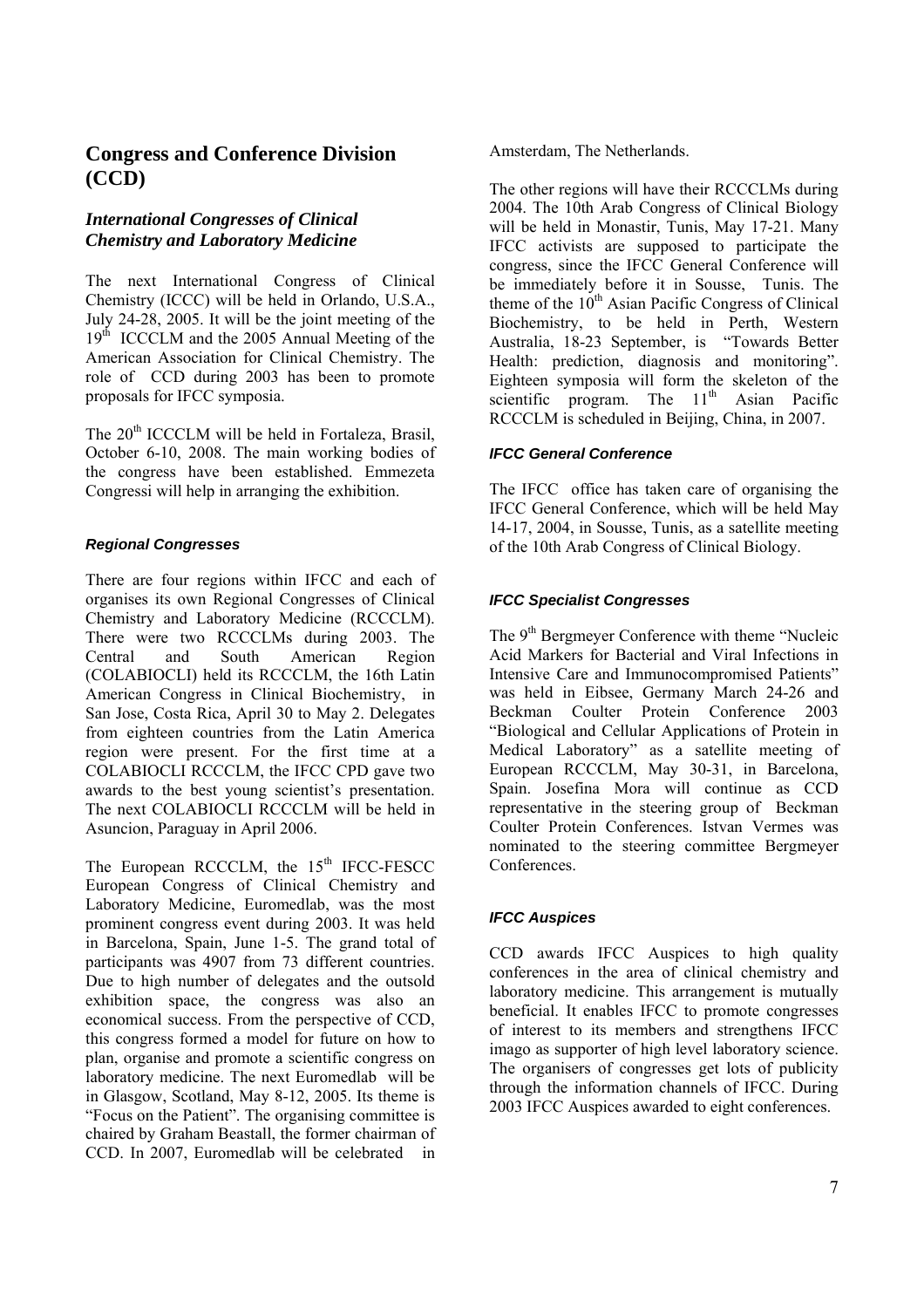#### *Meetings and Membership*

CCD had two meetings, one in Barcelona, Spain in connection of the European RCCCLM and the other in IFCC technical office in Milan, Italy. In between times electronic communication was utilised.

Great changes in membership took place at the beginning of 2003. Graham Beastall (UK) and Herman Wisser (DE) completed their terms of office as elected and Paul Whitlock completed his term of office as the Corporate Member. CCD warmly acknowledge the great contributions of all of them to the congress and conference activities of IFCC. Istvan Vermes (NL) and Andreas Rothstein (CO) were welcomed as new members, but the division still lacks the Corporate Member. Lasse Viinikka (FI) was appointed to follow Graham Beastall as the chair of CCD.

# **Education and Management Division (EMD)**

In the year 2003 EMD aimed to continue its policy to offer the IFCC membership insight into modern developments in clinical chemistry and laboratory medicine. On one hand this is being done by direct interaction via the Visiting Lecturer Program (VLP), courses on various topics, and a Master Course in Laboratory Sciences. Also, programs were and are being developed to use modern technologies for education purposes. The education in evidence based laboratory medicine and the support of national QA programs in a number of countries continued to form an important part of the main activities of the Division. Formulating and describing management tools was continued by the creation of a new Committee on Clinical Laboratory Management.

To review, plan, and secure all activities of the Division, all officers of the Division gathered for a meeting in Garderen, the Netherlands, from May 9 till 12.

For every group within EMD, the following items were presented and discussed: an overview of her/his activities in the last year; future plans, activities and meetings; co-operation with other groups within the Division; review membership, if necessary; indicate what budget is necessary for the activities (also 2004); mention all other relevant issues.

Where possible, co-operation between the activities of the groups was discussed.

In the following part the activities of the different Committees (C) and Working Groups (WG) in the Division during the year will be briefly reviewed.

#### *Executive Committee (EC)*

The Executive Committee continued this year to direct its activities to developing future strategies and to guiding the activities of the different parts of the Division. The EC choose this year not to expand its membership beyond the three colleagues constituting it. For the coming years continuity will be guaranteed by increasing the members. It is preferred that one of these new EC members is from the Asian Pacific Region since the EMD has few activities in that region. Most of the C and WG members are from other parts of the world.

The EC met three times in 2003. At the general Division meeting in Garderen, the Netherlands, in May, at the AACC meeting in July in Philadelphia, USA, and in December in Los Angeles, USA. Every time the continuity of activities and programs was reviewed. When judged appropriate, Committees and Working Groups were stimulated. New developments in the profession relevant for our goals were considered, and plans for the future were discussed.

It is the intention to develop more courses directed at teaching modern technologies in clinical chemistry and to maintain and extend the existing ones. In trying to do so, the EC noticed that the leaders in all these fields are professionals who are very much engaged; consequently, it is difficult for them to spare enough time for EMD next to their own research and teaching.

The use of the internet for educational purposes forms a continuous point of attention. The EC is trying to review the different aspects related to the development of a textbook in clinical chemistry on the IFCC Website. Texts are of course available, but a good program for their maintenance and continuing update will necessitate a great effort.

#### *Committee on Clinical Molecular Biology Curriculum (C-CMBC)*

A C-CMBC meeting was held in Milan, Italy, on February  $8<sup>th</sup>$ , 2003. The agenda of a training course was discussed. And so the  $1<sup>st</sup>$  IFCC Clinical Molecular Biology Course was organized in Milan from July  $1^{st}$  until  $5^{th}$ , 2003 at the San Rafaele Hospital. This 5-day course handled the basic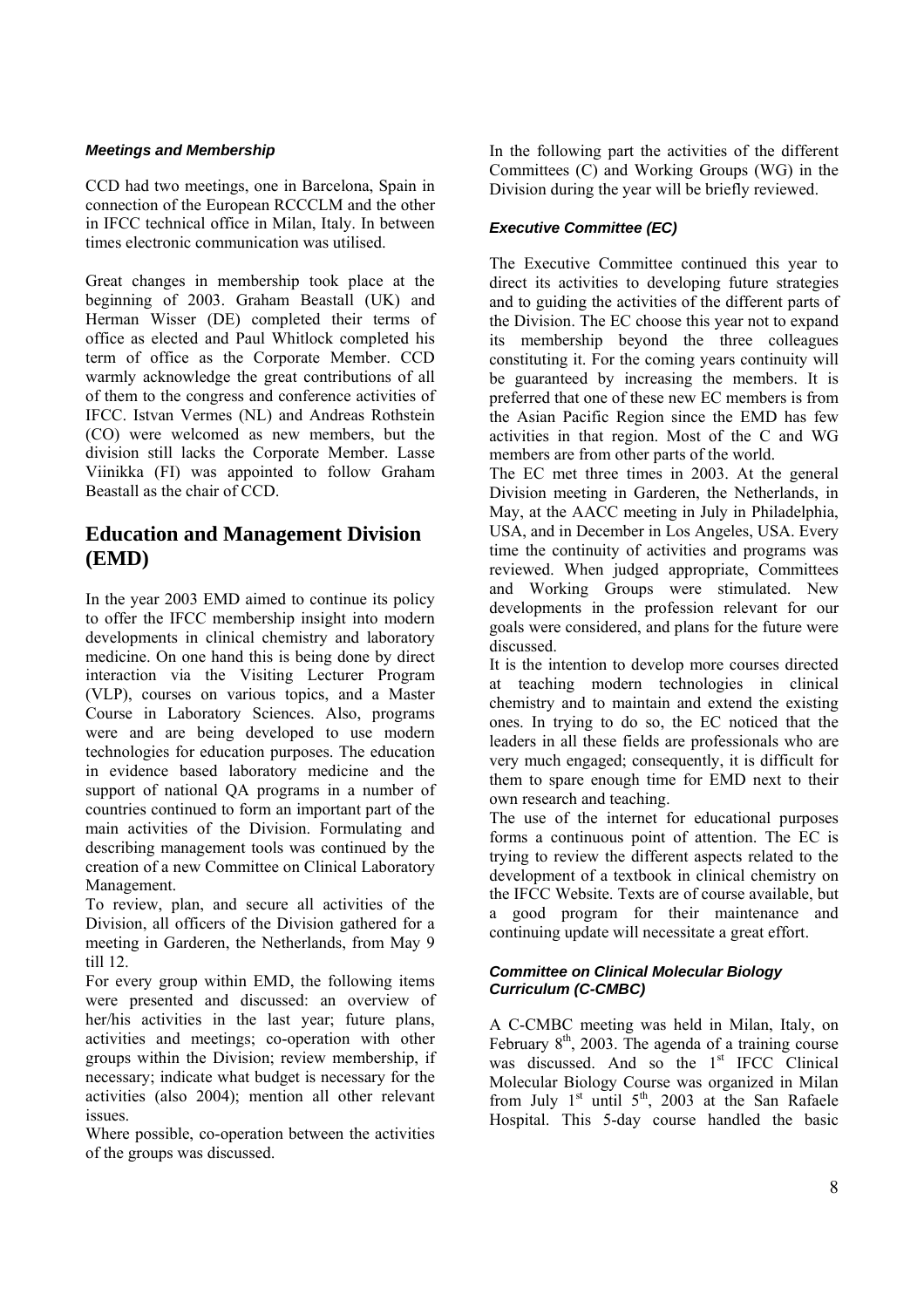knowledge on DNA/RNA, PCR principles, lab structure, and practical trainings.

Target : low experienced colleagues, number of participants: 20. This course was supported by the San Raffaele Hospital and Roche Diagnostics.

Plans for the coming year were made as well, for a theoretical and a practical course.

A co-operation with the Association for Molecular Pathology (AMP) was being discussed and in the next year further plans will be made.

#### *Committee on Analytical Quality (C-AQ)*

The chairmanship of the Committee was taken temporarily by Adam Uldall for one year.

Ken Sikaris from Australia has been found willing to take this position from 2004 on. The Division is very grateful to Adam Uldall for assuming the role of Chair for the Committee for 2003.

Education and management have been the main areas for the activities of C-AQ and focus of the activity was improvement of analytical quality in the medical laboratory. The activity of C-AQ was concentrated on situations where improvements of analytical quality were needed. The educational aspects of external quality assessment schemes (EQAS) and external quality assurance programs (EQAP) have been one of the main tools. This has for example been implemented through the Serum Donation Projects (SDP) in those developing countries where such EQAS/EQAP have been lacking. Other EQAS/EQAP related activities were Software for EQAS management and data handling, developing Guidelines on EQAP, Courses & Publications, and co-operation with IRMM on the IMEP–17 study. Network of Reference Laboratories for Enzyme Measurement (NERLM) was a further activity.

For some time it was unclear how the work in C-AQ should be developed in the future, because C-AQ was awaiting the appointment of the future chairman of the committee. However in the middle of 2003 Dr.Ken Sikaris, Australia, accepted to take over the chair of C-AQ from the beginning of 2004. C-AQ conducted a meeting in Milan 17-18 of November, where both the new Chair, Ken Sikaris, the current Chair Adam Uldall, and the past Chair, Daniel Mazziotta participated together with the current four members of the committee and the Chair of EMD, Gerard Sanders. In this way an appropriate continuation of the current work was ensured.

Among the decisions from the meeting some points can be mentioned, e.g.:

- The terms of reference of the C-AQ will be revised;
- Three to five courses/symposia are being planned;
- At least one of these will be dealing with general analytical quality and directed to the laboratory staff in the routine laboratory;
- Others will be devoted to the organisers of EQAS/EQAP;
- The SDP will be continued (at least one application will be received in 2004);
- C-AQ will support further development of the reports of IMEP-17 (see www.imep.ws)

C-AQ will work on the formal approval of the ILAC/IFCC guidelines for the requirements for the competence of EQAP organizers.

C-AQ published in 1996 the IFCC guidelines on how to establish and run EQAS. The document was called the "Fundamentals" and it is found on the web page of EMD. This document had been translated to many different languages. Due to very valuable efforts of Dr. Frans Sardi Satyawirawan, Dr. Erwin Silman## and Dr. Nur Asikin, Jakarta, it is now also available in Indonesian language as a printed version (it is distributed to the members of Indonesian Association of Clinical Chemistry and to some colleagues in Malaysia, Brunei and Singapore). It will be distributed to the participants at relevant C-AQ courses/symposia in the region. A copy of the document may be requested from The Indonesian Society of Clinical Chemistry (contact Dr. Frans Sardi Satyawirawan, Jl. Letjen Suprapto 504C, Jakarta Pusat 10530, Indonesia, alternative use **medilab**@indosat.net.id) There was also a discussion concerning the availability of the document through the IFCC web page.

## Dr. Erwin Silman passed away on Monday Jan 12, 2004, 53 years of age.

#### *Committee on Evidence-Based Laboratory Medicine (C-EBLM)*

This committee has been very active implementing its goals. These are:

- Promote the understanding and the methodology of EBLM by educating laboratory professionals (how to find, appraise, and act on evidence);
- Support rational laboratory use by implementation of results from EBLM to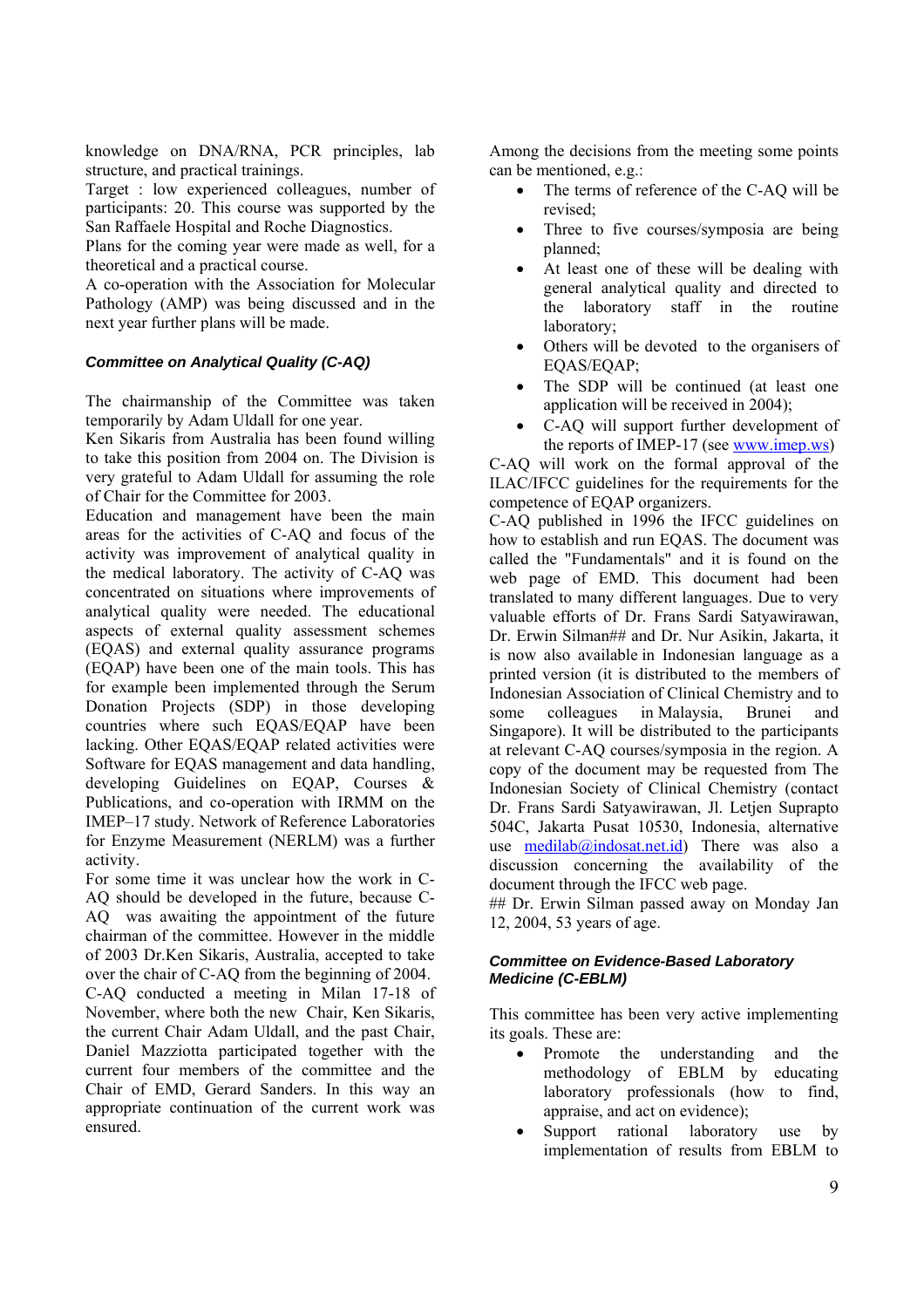daily practice by educating laboratory professionals (how to perform primary studies of the usefulness of tests, how to carry out systematic reviews, how to make and implement EB guidelines);

International dissemination of and collaboration in EBLM.

The C met twice in 2003: 8-9 May Amsterdam, The Netherlands, and 28-29 November Budapest, Hungary. At these meetings all activities of the C were discussed extensively, future plans were outlined, and co-operations were reviewed. One of the issues discussed was the scope of EBLM. The question was raised whether certain pre-analytical or analytical aspects do, or do not belong to the scope of EBLM. Most committee members and external reviewers supported the view that the scope of EBLM should encompass all elements of the diagnostic process or performance of tests which, even if indirectly, contribute to improved outcomes. Representatives of C-EBLM were present at the Cochrane Colloquium: 26-30 October, Barcelona, Spain.

As far as educating the membership of IFCC is concerned the C was very active. There were 14 invited lectures in the Netherlands, Mexico, UK, Spain, Croatia, Australia and Ireland.

Many publications resulted from the work of C-EBLM:

3 book chapters in: Evidence-based Laboratory Medicine: From Principles to Practice. Price CP, Christenson RH (eds) AACC Press, Washington. 2003;

2 international papers in: Indian J Clin Biochem and eJIFCC, 2003;

2 papers accepted in: Clin Chim Acta and Clin Chem (to be published in 2004)

6 publications in national journals: 3 in Hungarian, 1 in French, 2 in Danish, as well as 6 conference abstracts

Co-operation: Since this field is very large many groups are working on EBM. The Committee therefore continued establishing collaborations with organizations like: Bayes Library project, Cochrane Collaboration, Diagnosis and Screening Methods Group, GRADE working group, AGREE Collaboration and Guidelines International Network  $(G-I-N)$ .

Within the framework of IFCC the C took part in activities such as: IFCC EMD EPO-WG, and IFCC

Global Campaign on DM, and NACB (guideline on POCT in DM).

Many future plans for the term until 2005 have been made already.

In view of the past work and the most recent developments in the field of evidence-based diagnosis, the main focus of the committee will be:

- Education and training of the IFCC community in EBLM (workshops, teaching materials)
- Evidence-based guideline development (methods, surveys, participation in pilot projects).
- Collaboration with the Cochrane groups and G-I-N
- Dissemination of EBLM (website, conferences, publications, surveys.

Lecturing at many international congresses is one of the ways to reach these goals.

#### *Committee on Education and Curriculum Development (C-ECD)*

The Committee is engaged in education and curriculum design in clinical chemistry medicine at an international level. It continued these activities by publishing an article on Selected Modern Curricula and Training Program Requirements for Training in Clinical Chemistry and Medical Biochemistry. Moreover, an outline for a course in curriculum development was developed, and educational modules in clinical laboratory medicine were created. The C guides the WG on the La Plata master course in clinical chemistry and is engaged in distance education via the WG devoted to this topic.

To assess interest and needs for curriculum and/or continuing education of member societies in 2003 a questionnaire was developed. This document will focus towards national societies in developing nations, where IFCC could make the most significant contribution in education and would also be most appreciated.

#### *Committee on Clinical Laboratory Management (C-CLM)*

EMD-EC believes that it is essential that EMD should provide clinical laboratory management expertise and resources to the IFCC membership. The need for basic financial and managerial skills has been repeatedly stated during numerous meetings and visits to various member countries.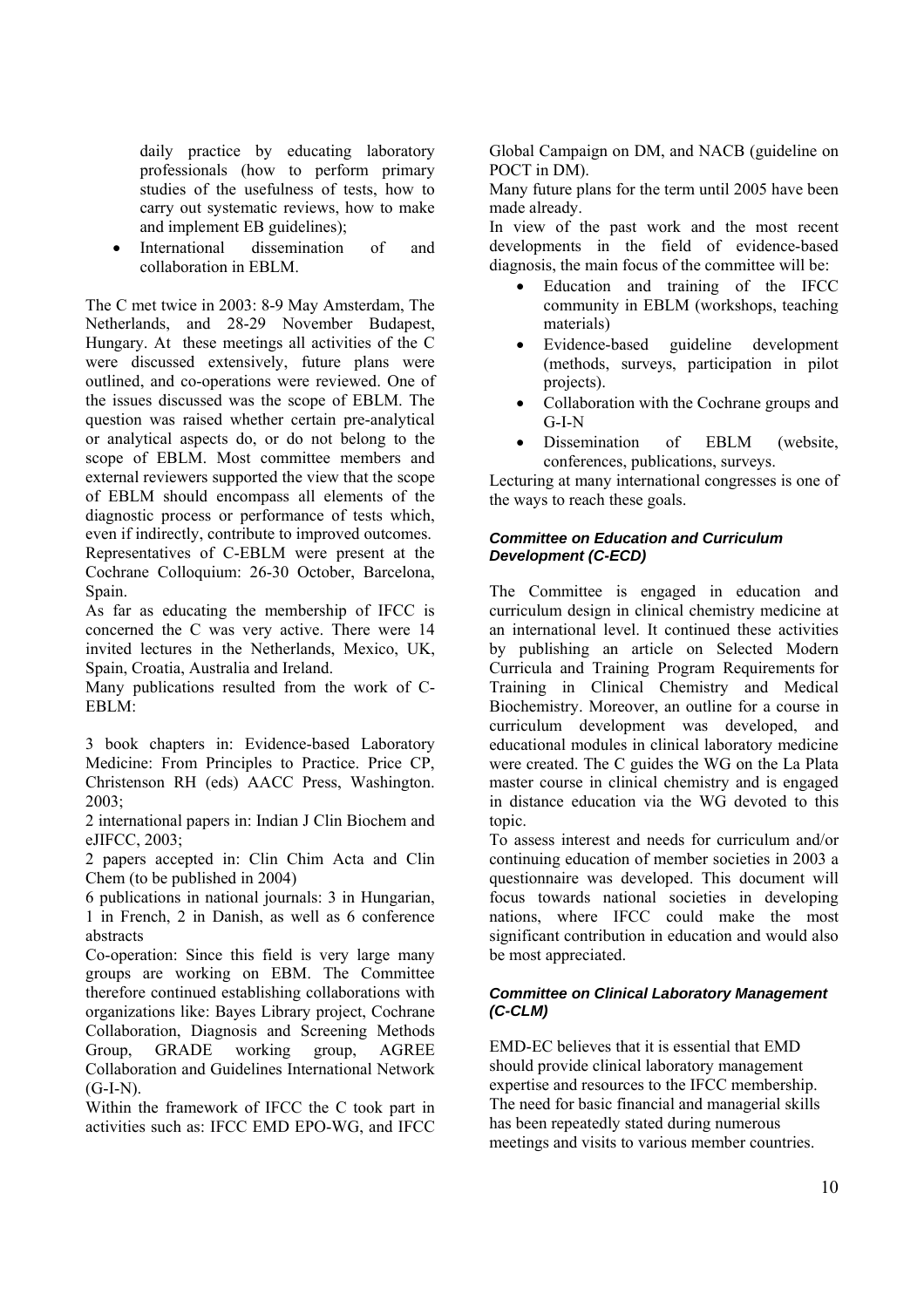Therefore, this Committee started in 2003, based on a previous one directed to financial laboratory management. It has produced a 7-item plan of action.

The primary focus of the committee will be to provide basic management skills to the widest possible audience most in need of these resources, i.e., the developing /emerging member nations. This will be done by the production of handbooks, monographs, CDRoms; these materials will also become available on the IFCC Website. As a first example of these activities a monograph on the management of change in laboratories was written; it will become available early 2004.

#### *Working Group Master in Clinical Laboratory Science (WG-MLS), the La Plata Masters Program*

With this program IFCC has shown its commitment on educating young laboratory scientists in their own environment. The University of La Plata was chosen for this model and the second course nears completion. The visits of three professors were facilitated; they lectured on flow cytometry, laboratory management, and tumour markers.

It is to be expected that the IFCC financial and organizational involvement in this program will be completed in 2004.

Four publications resulted in 2003 about the MLS. These serve as a blueprint and handbook for those societies wishing to start such a program elsewhere in the world.

#### *Working Group on EPO (WG-EPO)*

This WG is preparing a document on the laboratory management of r-HuEPO therapy. Funds have been obtained from Roche. It continued its work, which is gradually making progress. In 2003 the WG had one meeting in Barcelona; a workshop was organized in Barcelona.

#### *Working Group on Reviewing Educational Materials (WG-REM)*

This WG was set up to review educational materials submitted to IFCC for consideration. In the past year only a few documents and CDRoms were offered to this WG. It is hoped that in the coming year more use of the WG will be made.

#### *Working Group on Distance Education (WG-DE)*

This WG was created during this year and is engaging itself with the use of modern media for education purposes. On one hand it concerns Websites providing "state of the art" tutorials in clinical chemistry and laboratory medicine on national level, existing groups for continuous education, types of undergraduate, postgraduate and continuous education, and possibilities for introduction of distance learning programs. Also, the WG will be engaged with preparing instruction on how educational materials have to be prepared to achieve needs for all students in biomedicine (medicine, medical biochemistry, biology, pharmacy and dentistry)

#### *Visiting Lecturers Program (VLP)*

*This program facilitates the visit of lecturers to meetings in countries where an important need for education exists. IFCC is thus filling in one of its educational commitments. The program got an extra impetus by the financial support from DPC.* 

So far this year, the following travels of lecturers to developing countries have been supported.

- Dr Sverre Sandberg (Norway) XXVI National Congress in Clinical Biochemistry, 2-9 March, San Luis Potosi, Mexico. Subjects: evidence based laboratory medicine, IFCC Global Campaign, diabetes mellitus;
- Dr Larry Kricka (USA) XXX Congresso Brasileiro de Analises Clinicas, 8-12 June, RioCentro, Rio de Janeiro, Brazil. Subject: benefits of miniaturization in clinical testing;
- Dr Emilia Martinez (Mexico) Colegio de Microbiologos y Quimicos Clinicos de Honduras, 28-31 July, Tegucigalpa, Honduras. Subjects: Quality Control, HbA1c, Forensics;
- Dr Sylvia Grazia (Spain) National Congress of the Asociacion Bioquimica Uraguyana, 12-14 September, Uruguay. Subject: evidence based laboratory medicine;
- Dr Sverre Sandberg (Norway) Sixth Conference of the Syrian Clinical Laboratory Association, 18-25 October, Damascus, Syria. Subjects: Global Campaign of Diabetes Mellitus, EBLM;
- Dr Rosa Sierra Amor (USA) VII National Congress in Clinical Biochemistry, 29 October 29 - 1 November, Cuenca,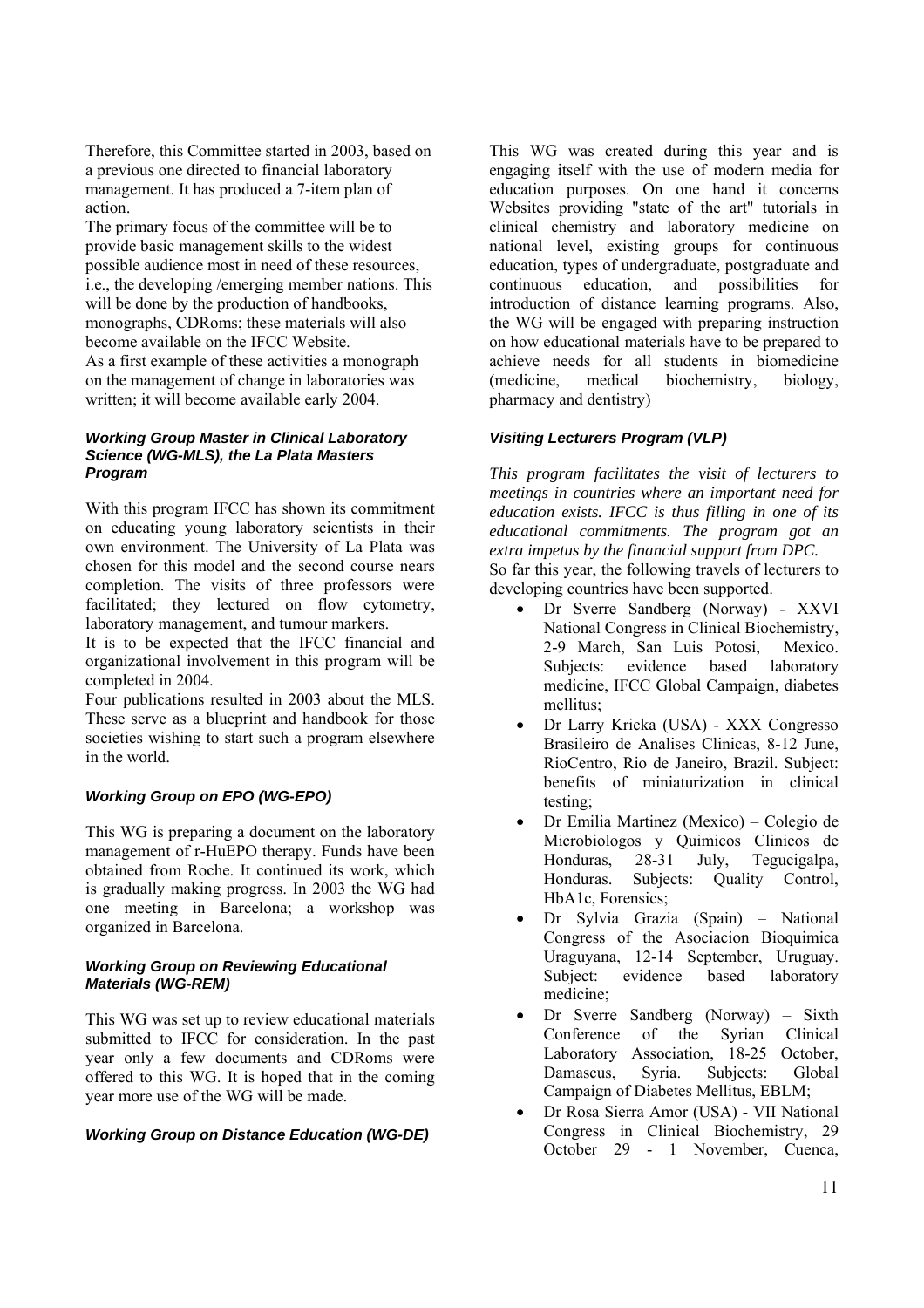Ecuador. Subjects: bone remodelling, management in the clinical laboratory;

• Dr Blanca Restrepo (USA) - National Congress of the Colombian Society for Clinical Chemistry, October 30 - November 3, Medellin, Colombia. Subject: infectious diseases and parasitology.

#### *Course on Flow Cytometry*

Due to unforeseen circumstances, the course planned for July 3-6, 2003 in Seeheim, Germany did not take place. It had to be cancelled at a late stage. Activities have started to continue with organizing a symposium and a course as in the previous years. Co-operation with the International Society for Analytical Cytometry (ISAC) is further investigated.

## *Conclusion*

The Division is in good shape. Most Cs and WGs are actively engaged with their goals. Tangible results have been reached such as articles, lectures, courses etc.

Within the Division a very positive atmosphere exists and all officers of the Division will do their utmost best to keep it as such and promote all aspects of education in the IFCC.

# **Scientific Division (SD)**

During 2003, the following members served on the SD Executive Committee: Jean-Claude Forest (Canada) (Chair), Mauro Panteghini (Italy) (Vice-Chair), Howard Morris (Australia) (Secretary), Ian Young (UK), Nader Rifai (USA), Ulf-Hakan Stenman (Finland), Rolf Hinzmann (Germany) (corporate representative), and Carl Burtis (USA) (EB-Liaison). Three representatives of International Organizations are invited to attend the Scientific Division meeting as consultants: Jos HH Thijssen (JCTLM), Heinz Schimmel (IRMM), William Koch (NIST, March 2003), Michael Welch (NIST, October 2003). Two meetings were held during the year 2003 (both in Milan), March 29-30 and October 19-20.

#### *Relationship with International Organizations*

The Scientific Division has pursued the expansion of its activities to partner with international

organizations to promote the implementation of the concept of traceability in laboratory medicine and the implementation of reference measurement systems.

### • **Joint Committee on Traceability in Laboratory Medicine (JCTLM)**

The Joint Committee for Traceability in Laboratory Medicine (JCTLM) has been formally created through a declaration of cooperation between the International Committee of Weights and Measures (CIPM), the IFCC and the International Laboratory Accreditation Cooperation (ILAC). IFCC has two seats on the Executive Committee of JCTLM (The president and the chair of SD) and has the responsibility to assume the Chair of the Executive Committee for the next two years (Professor Thijssen). Two working groups in which members of various Scientific Division Committees and Working Groups actively participate, have been established. The first Working Group on Reference Measurement Procedures (RMPs) and Reference Materials (RMs) has the mandate to establish a process for identifying and reviewing against agreed upon criteria (ISO standards 15193 and 15194), and publishing list(s) of higher order certified RMs and RMPs required for industry to comply with the EC directive regarding in *in vitro* diagnostic medical devices. The second Working Group on Reference Laboratories has the responsibility to collect information on existing and candidate reference laboratories, to establish means of assessing performance and to devise procedures for accreditation in the future.

#### • **Institute for Reference Material and Measurement (IRMM)**

Close collaboration with IRMM continues with practical joint ventures such as with reference materials for Plasma Proteins (CRM470), cortisol panels (IRMM/IFCC 451), enzymes (IRMM/IFCC 452, 453, 454, 455). Further materials are in the process of certification including HbA1c, aspartate aminotransferase (AST), myoglobin (IRMM/IFCC 458) and recertification of a new lot of plasma protein standard for CRM470.

• **National Committee for Clinical Laboratory Standards (NCCLS)**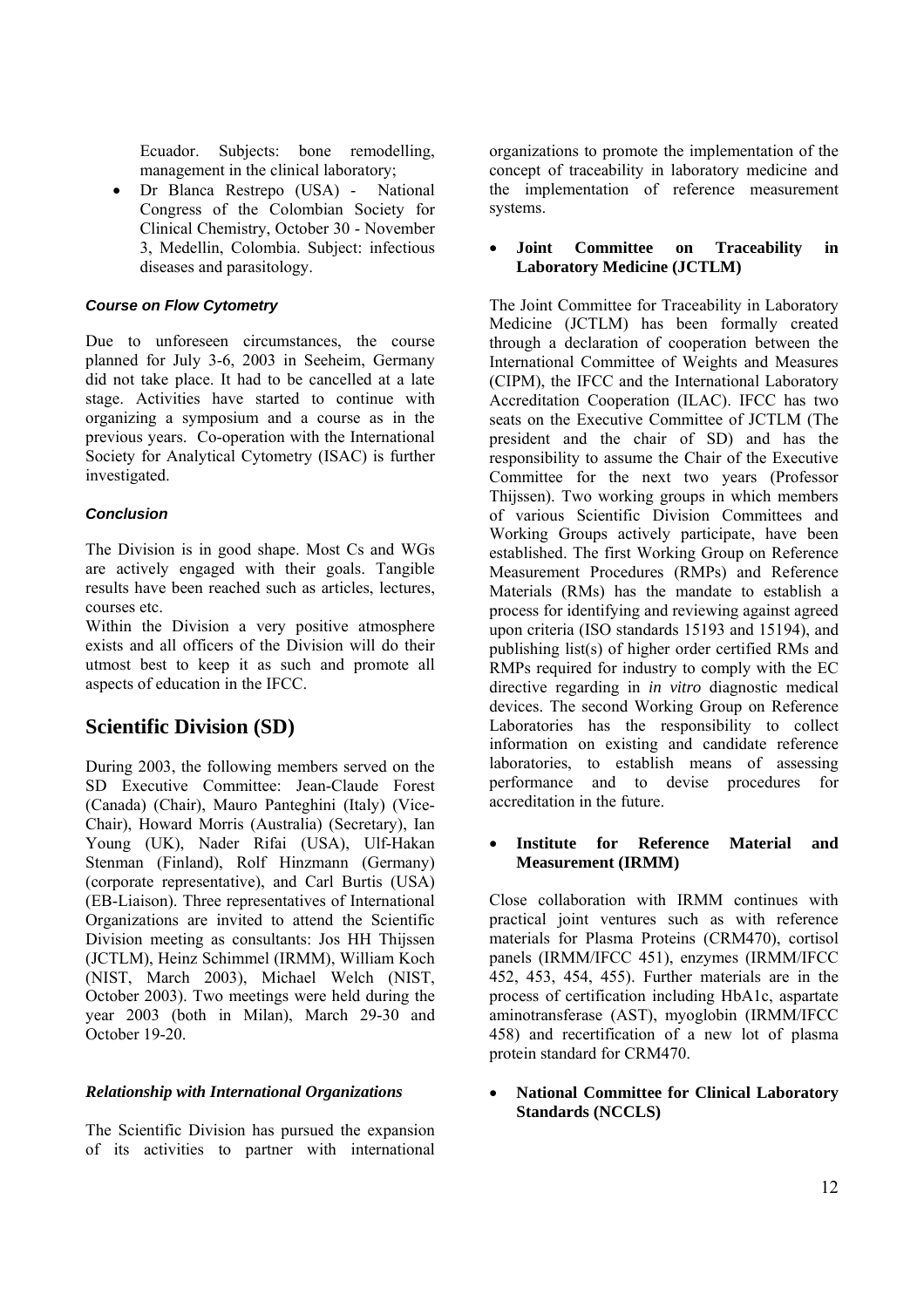The good working relationship between NCCLS and IFCC continues. Joint projects with NCCLS are reviewed on a regular basis. SD has recently defined a procedure to review joint NCCLS/IFCC projects. The document on bone markers (C48) has come to a conclusion. It is the first example of the joint NCCLS/IFCC collaboration.

Current ongoing joint NCCLS/IFCC projects include: Free Thyroid Hormone Measurements; Application of Biochemical Markers of Bone Turnover in the Assessment and Monitoring of Bone Diseases; Analysis of Body Fluids; Molecular Methods for Microarrays; Sample Collection and Handling for Molecular Test Methods; Quality Assessment Programs for Molecular Methods; Determining Clinical Utility of Genetic Tests; Performance of Cellular Immune Functional Assays; Protocols for Determination of Limits of Detection and Quantification; Body Fluid Analysis for Cellular Composition; Metrological Traceability and its Implementation; Mass spectrometry in the Clinical Laboratory: A Guideline to Implementation, Operation and Quality Assurance; IFCC project proposal on Total Plasma Homocysteine; IFCC project proposal on Immunosuppressive Drug Monitoring.

#### • **National Institute of Standards and Technology (NIST)**

A large number of projects are underway at NIST and some are of considerable interest to IFCC. These include: preparation of primary reference material for cardiac troponin I (cTnI), serum reference materials (SRM) for electrolytes, glucose, lipids, creatinine, homocysteine and folate. Each SRM preparation will consist of analytes at 3 levels in serum. The information related to homocysteine has already been conveyed to the WG on homocysteine. The establishment of a WG or a C on the standardization of steroid hormones is being considered.

#### • **Regional and other congresses**

The Scientific Division participated in the  $15<sup>th</sup>$  IFCC – FESCC European Congress of Clinical Chemistry in Laboratory Medicine on an official basis contributing to the following five symposia: "Diabetes Mellitus: The global challenge"; "Advances in TDM in organs transplantation"; "Homocysteine"; "Interference in errors in

laboratory medicine"; "International collaboration in standardization".

## *Activities of Committees and Working Groups*

Most of the scientific and professional activities of the Scientific Division are carried out by the Committees (Cs) which are theme-oriented. Their work is often in close collaboration with other international organizations. For more specific tasks, the activities are normally accomplished through Working Groups (WGs).

## **Committees**

## • **C-Nomenclature, Properties and Units (C-NPU)**

This IFCC/IUPAC Committee is responsible for the maintenance of the generic database which is now available through the IFCC website. C-NPU is currently investigating long term maintenance of the database and wider utilization at the international level. Currently, the committee is participating to the revision of the new edition of the VIM (Sub-Committee on Vocabulary in Metrology). A member of the committee is representing IFCC at the Sub-Committee on Vocabulary in Metrology and Guides to Expression of Uncertainty of Measurement in Metrology (GUMM) of the Joint Committee on Guidelines and Metrology (JCGM) of the International Organization for Standardization (ISO). Six projects are currently ongoing including Properties and Units for Transfusion Medicine and Immunohematology, Medical Molecular Biology, Urinary Calculi, Concept and Structure for request in Clinical Laboratories, Global use of the C-NPU concept system for properties in toxicology.

#### • **C-Molecular Biology Techniques in Clinical Chemistry (C-MBT)**

C-MBT, in cooperation with IRMM, pursued the production of a certified reference material for the analysis of the prothrombin mutation G20210A. The material has been prepared, and tested by experienced labs in a commutability study. The experimental work has been successfully completed. A manuscript has been prepared and is currently undergoing a revision process.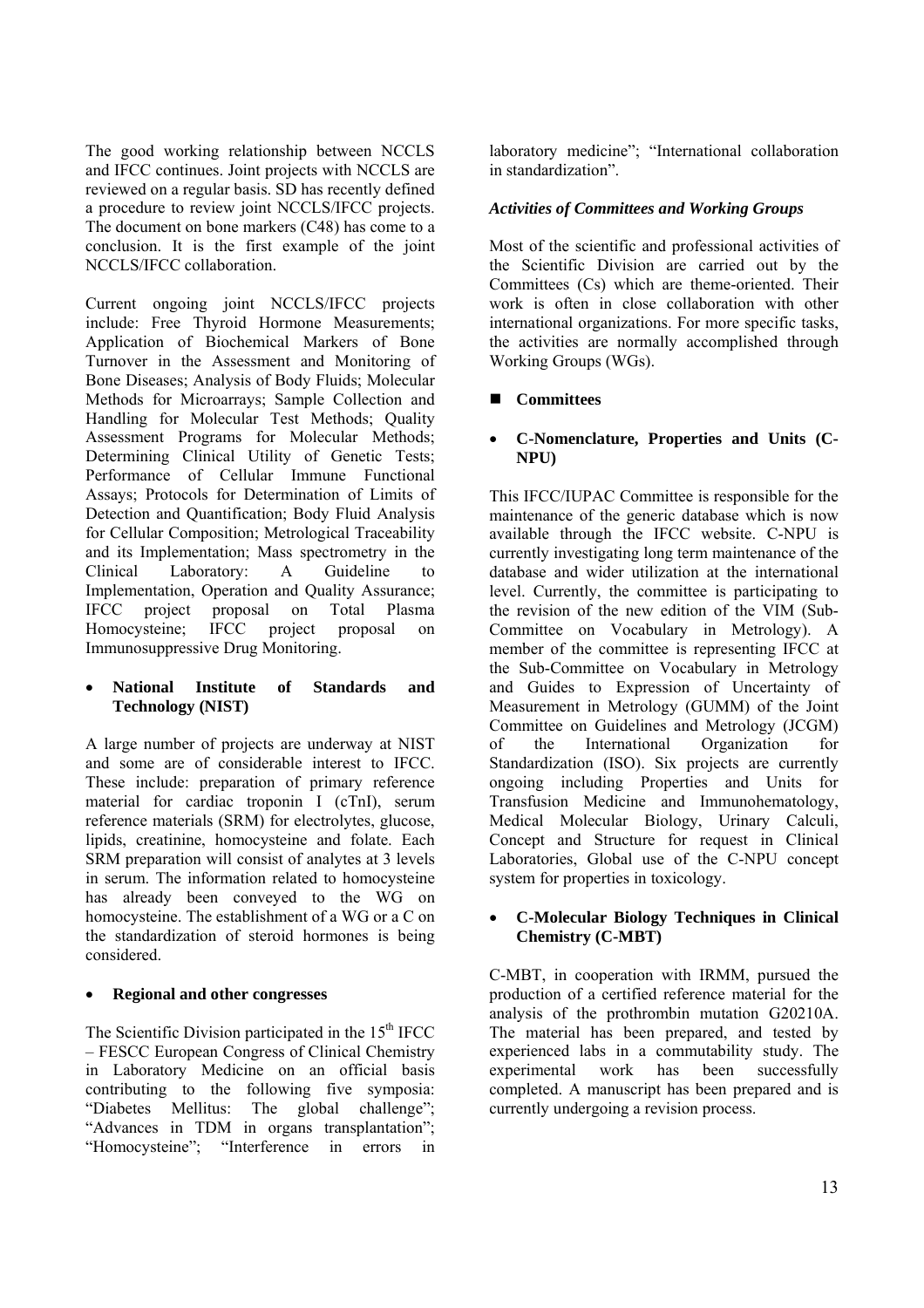A new general direction was decided for this C during 2003 and a call for nominations was launched. The review process will lead to new orientations and a reformulation of the terms of reference. The group of experts to be selected will provide a more definitive orientation for the C-MBT such that it will be able to respond to the challenges faced by this field over the next decade.

# • **C-Plasma Proteins (C-PP)**

The committee has completed a series of studies on international reference intervals for a range of plasma proteins in various ethnic populations. It has also completed an international quality control study to assess the effect of the introduction of the CRM470 Plasma Protein RM on the performance of their analyses in over 3000 laboratories across the world. The full reports of these studies will be published late in 2004 along with the reference interval studies looking at multiple racial and ethnic groups around the world in a special issue of CCLM. It has developed guidelines for the analysis of Bence Jones protein published in Clinical Chemistry and Laboratory Medicine (2003; 41:338- 46). The committee is presently involved in the following projects for 2004-5: (1) collaboration with IRMM for the development and certification of a new lot of CRM470, to be called CRM470-R; (2) evaluation of the impact of new technologies for the study of human plasma proteome on laboratory medicine (in connection with HUPO); (3) elaboration of a position paper on comparison of agarose gel electrophoresis with capillary electrophoresis, and on other methods (such as quantification of serum immunoglobulin free light chains) for the detection of M components.

#### • **C-Standardization of Markers of Cardiac Damage (C-SMCD)**

The C-SMCD has continued its work on standardization of various cardiac markers. Secondary RM has been selected for myoglobin in close collaboration with IRMM. IRMM is working on the reference method for the certification of the selected material (IRMM/IFCC 458) as well as its further characterization. In collaboration with the AACC Subcommittee for Cardiac Troponin standardization and NIST, a candidate primary reference material for cTnI (human CIT tertiary complex NIST SRM 2921) was selected to be used for cTnI assay standardization. Further to the

preparation of this primary reference material, discussions are underway for the preparation of a secondary matrix reference material for cTnI for which the values can be assigned by an immunoassay method, which demonstrates equimolarity and is calibrated using the primary material. A study on the imprecision of cardiac troponin assays at low range concentrations has been completed and published in Clinical Chemistry (Feb 2004, issue). The C-SMCD is evaluating the need to implement Brain Natriuretic Peptides (BNP and NT-pro BNP) standardization strategies. In addition, committee activities addressing biomarkers of ischemia and risk stratification in acute coronary syndrome patients are being explored.

#### • **C-Standardization of Coagulation Tests (C-SCT)**

This joint committee with the International Society of Thrombosis and Haemostasis (ISTH) has renewed its membership in 2003 and new orientations have been given to the committee. The main projects are: Standardization of Protein C and pre-analycal factors affecting coagulation testing; Standardization of Antithrombin III; Standardization of POCT for coagulation testing.

## • **C-Reference Systems for Enzymes (C-RSE)**

A meeting was held during the Barcelona Meeting. The current status of the newly recommended reference procedures for ALT, AST, GGT, CK and LD was discussed. Reference intervals for the 37°C reference procedure for amylase were presented by two members of the group and the data collected were considered to be sufficient for use as preliminary reference intervals in the publication of the IFCC Reference Procedure. A candidate RM for AST has been selected and will be certified very soon in cooperation with IRMM. A draft proposal of the RMP ALP was internally distributed for discussion. A study design for a 37°C reference procedure for Alkaline Phosphatase is underway with a view to replacing the existing 30°C procedure (IFCC draft document from 1983). A survey on the use of serum cholinesterase was performed at the international level involving IFCC national representatives. Results are expected to be presented during the IFCC General Conference.

#### • **C-Point of Care Testing (C-POCT)**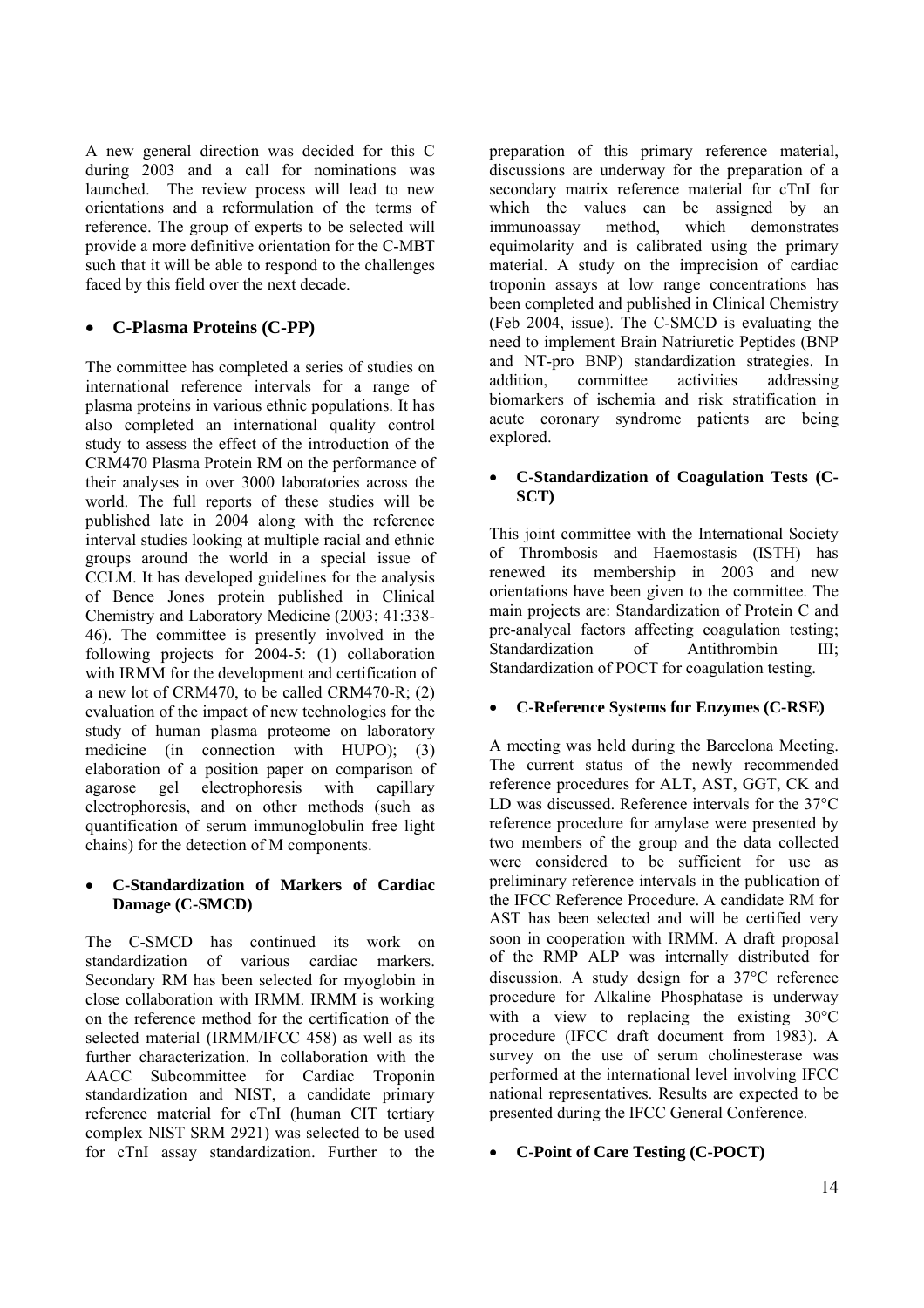During 2003, the Working Group on Selective Electrodes and Point of Care Testing has been transformed into a Committee with the following terms of reference: To contribute, as a general objective, to the development of international standards for point of care testing, and in particular through current applications such as glucose, blood gases, electrolytes, coagulation; To make recommendations on quality assessment of glucose measurement in different health care settings; To establish parameters for utilisation of point of care testing devices based on levels of uncertainty clinically acceptable for particular analytes; To monitor new domains of implementation of point of care testing and to devise evidence based approaches of clinical utilisation; To complete work already underway in the working group.

The call for nominations was sent early in 2004. The group completed a document entitled: "Recommendation on reporting results for blood glucose" which was submitted to National Societies for voting as an official IFCC recommendation early in 2004.

## • **C-Traceability in Laboratory Medicine (C-TLM)**

This newly formed committee will have as its main function the preparation of state of the art statements regarding traceability in Laboratory Medicine, permitting IFCC to play its international role in this area in providing and operating links between the Scientific Division and the Working Groups of the Joint Committee on Traceability in Laboratory Medicine. It will also monitor the implementation of new international directives and standards such as the European IVD directive 98/79, and relevant ISO standards; it may also contribute to the development of guidelines for the recognition of reference laboratories and the establishment of external quality assessment schemes for reference laboratories for monitoring competence by participating in comparative measurement campaigns (ring trials). The nomination process for members of the committee has been completed.

- **Working Groups**
- **WG–Reference Methods for Apolipoproteins (WG-MA)**

CDC serves as repository for the WHO-IFCC First International Reference Reagents for Apolipoproteins A-1 and B. There are approximately 2 000 stored vials of Apo A-1 (SP 1- 01) and 77 vials of Apo B (SP 3-07). SP 3-07 is currently being replaced by preparation SP 3-08, a serum pool prepared according to NCCLS 37-A Guidelines. After completion of the studies, the material will be submitted through IFCC to WHO for recognition.

### • **WG-Human Chorionic Gonadotrophin (WG-SHCG)**

The six human chorionic gonadotrophin (HCG) related reference preparations accepted by WHO as international standards for immunoprocedures with assigned values in molar units are being used at a faster rate than expected, which represent a great success. Remaining purified materials, which amount to approximately 600 mg, are currently stored at NIBSC. Part of the materials might be used to prepare a second batch of standards and the remaining fractions are presently the subject of discussion for future utilization.

## • **WG-Standardization of Lp(a) (WG-LP(a))**

This working group has completed its work, having succeeded in developing an international standard intended for the transfer of a Lp(a) concentration to manufacturers' master calibrators. Indeed, IFCC SRM 2B has recently been accepted by WHO as the first WHO International Reference Reagent for Lp(a) for immunoassays. The assigned unitage is  $0.1071$  nanomole of  $Lp(a)$  per vial and is traceable to the consensus reference procedure for  $Lp(a)$ . The WG has submitted a paper on this subject.

#### • **WG-Glycohemoglobin (HbA1c) (WG-HbA1c)**

This WG has played an important role in the global campaign on diabetes led by the IFCC. The reference procedure for measurement of glycated hemoglobin has been published in CCLM in 2002 and already a number of manufacturers have recalibrated their reagents accordingly. Since reference intervals obtained with the IFCC reference method are somewhat lower than those obtained with previously published methods, global acceptance will necessitate cooperation between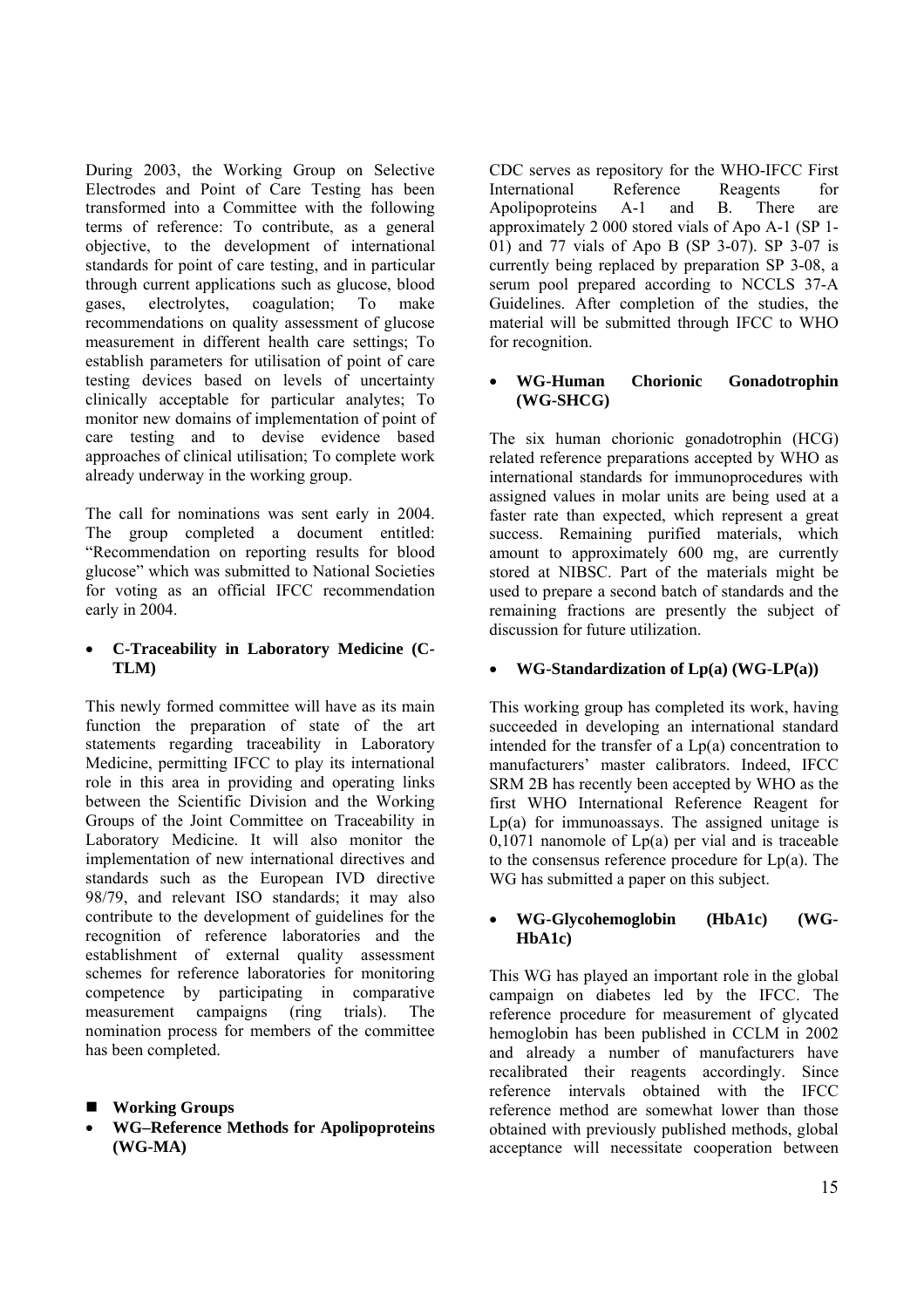various organizations to determine and alleviate the implications for clinical practice.

#### • **WG-Nanotechnology (WG-NT)**

This rapidly evolving field of laboratory medicine is monitored through a comprehensive review of the world literature that has been made available as a database on the World wide web.

#### • **WG-Monitoring Immunosuppressive Drugs (WG-MID)**

During 2003, this WG has mainly concentrated its efforts in organizing or participating in symposia and/or workshops such as during the Barcelona meeting, during the AACC meeting or during the IATDMCT meeting in Basel in September. Several presentations were given by the members of this WG on monitoring immunosuppressive drugs with reference to practice guidelines or methods.

#### • **WG-Standardization of Hemoglobin A2**  $(WG-HbA_2)$

As its first action, this WG has defined the analyte  $HbA<sub>2</sub>$ . As a second step, it will undertake the preparation of pure  $HbA_0$  and pure  $HbA_2$  materials followed by assessment of purity, preparation of primary RMs, development of a reference procedure for  $HbA_2$  and finally preparation of secondary reference materials.

#### • **Project Proposals**

Ten project proposals have been received and dealt with during this year. One was accepted as a working group  $(WG-HbA_2)$  and one became a committee (C-TLM). Two are pending.

# **IFCC Publications, 2003**

*The following publications appeared in 2003 as a result of IFCC projects. A number of other papers are in progress and are available through the IFCC Web Site.* 

#### **IFCC Committee/Working Group Publications 2003**

#### *Bergmeyer Conferences*:

Kallner K, Müller M M, Hölzel W (eds). . 9th Bergmeyer Conference - IFCC-Roche Diagnostics Master Discusssion. Nucleic Acid Markers for Bacterial and Viral Infections in Intensive Care and Immunocompromised Patients. Scand J Clin Lab Invest 2003; 63 (Suppl 239):1-57.

#### *SD-C 8.2.13 Committee on Plasma Proteins*:

Graziani M, Merlini G, Petrini C; IFCC Committee on Plasma Proteins; SIBioC Study Group on Proteins. Guidelines for the analysis of Bence Jones protein. Clin Chem Lab Med 2003;41(3):338-346.

*SD-WG 8.3.16: Working Group on Standardization of HCG Measurements*:

Birken S, Berger P, Bidart JM, Weber M, Bristow A, Norman R, Sturgeon C, Stenman UH. Preparation andcharacterization of new WHO reference reagents for human chorionic gonadotropin and metabolites. Clin Chem 2003; 49:144-154.

*SD-WG 8.3.19: Working Group on Standardisation of HbA1c*:

John WG. Hemoglobin A1c: analysis and standardisation. Clin Chem Lab Med 2003; 41:1199-1212.

*EMD-C 9.2.8: Committee on Curriculum Development*:

Fink NE, Allen LC. IFCC Handbook on Master Program in clinical laboratory sciences. Clin Chem Lab Med 2003; 41:1379-1386.

#### **Compiled by Renze Bais Secretary, IFCC Executive Board**

**Enquiries about the IFCC** may be sent to:

**IFCC Office**  Via Carlo Farini 81 20159 Milano, Italy Fax: +39 02 60781846 Email: ifcc@ifcc.org